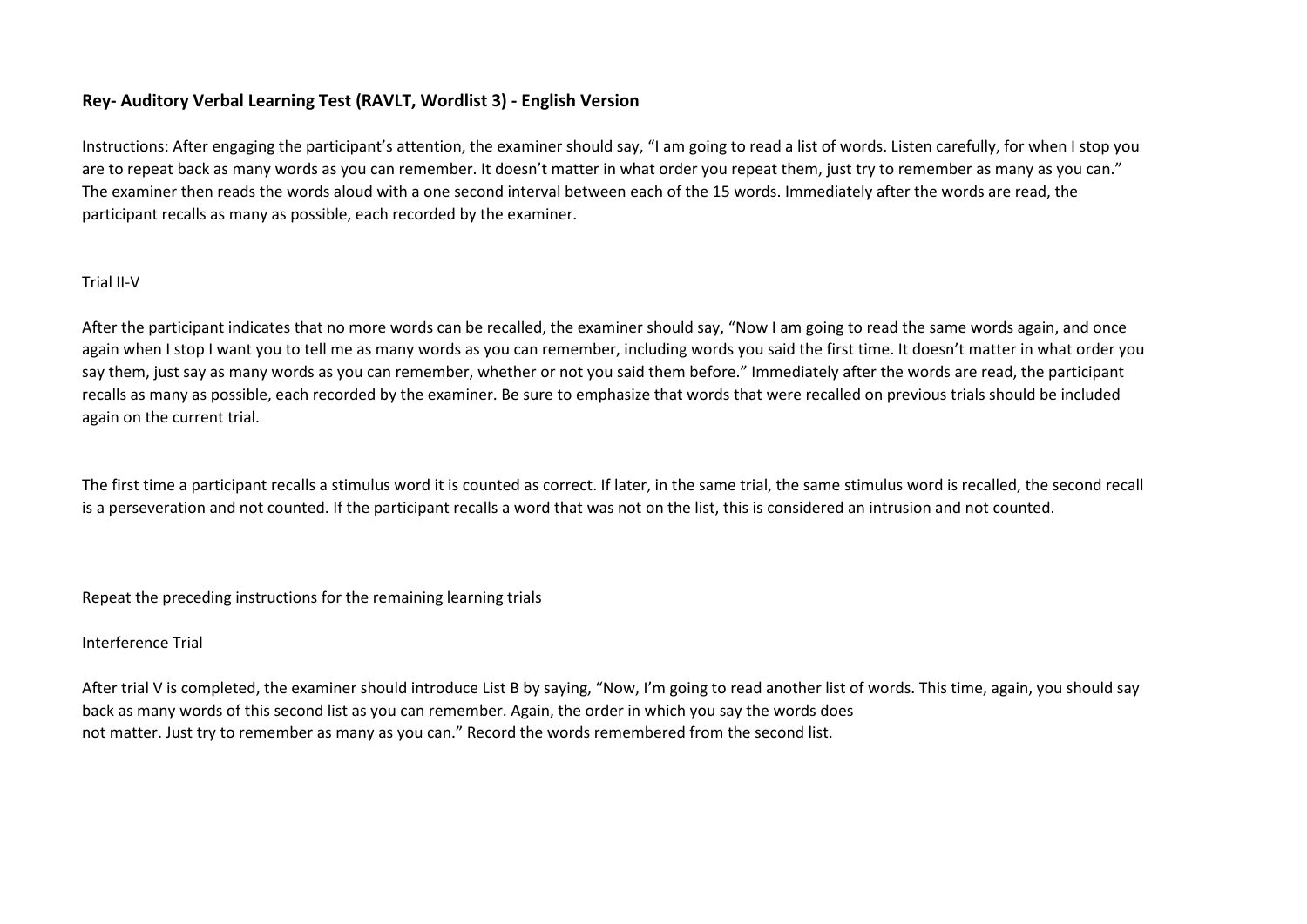Immediate Delay: Immediately after completion of List B, say, "Now tell me all the words that you can remember from the first list-not the second list, just the first list." Make sure the participant understands you want just the words from the 1st list and not the 2nd list. Record each of the words recalled.

# Recall Trial

After a time span of approximately 20 minutes (during which other testing will have taken place) from the time trial V and the interference trial were completed, the participant should be asked to recall as many of the 15 original words as possible. The examiner should say, "A while ago, I read a list of words to you several times, and you had to repeat back the words. Tell me all the words you can recall from that list." Record each of the words the participant can recall.

© Rey (1958). All rights reserved.